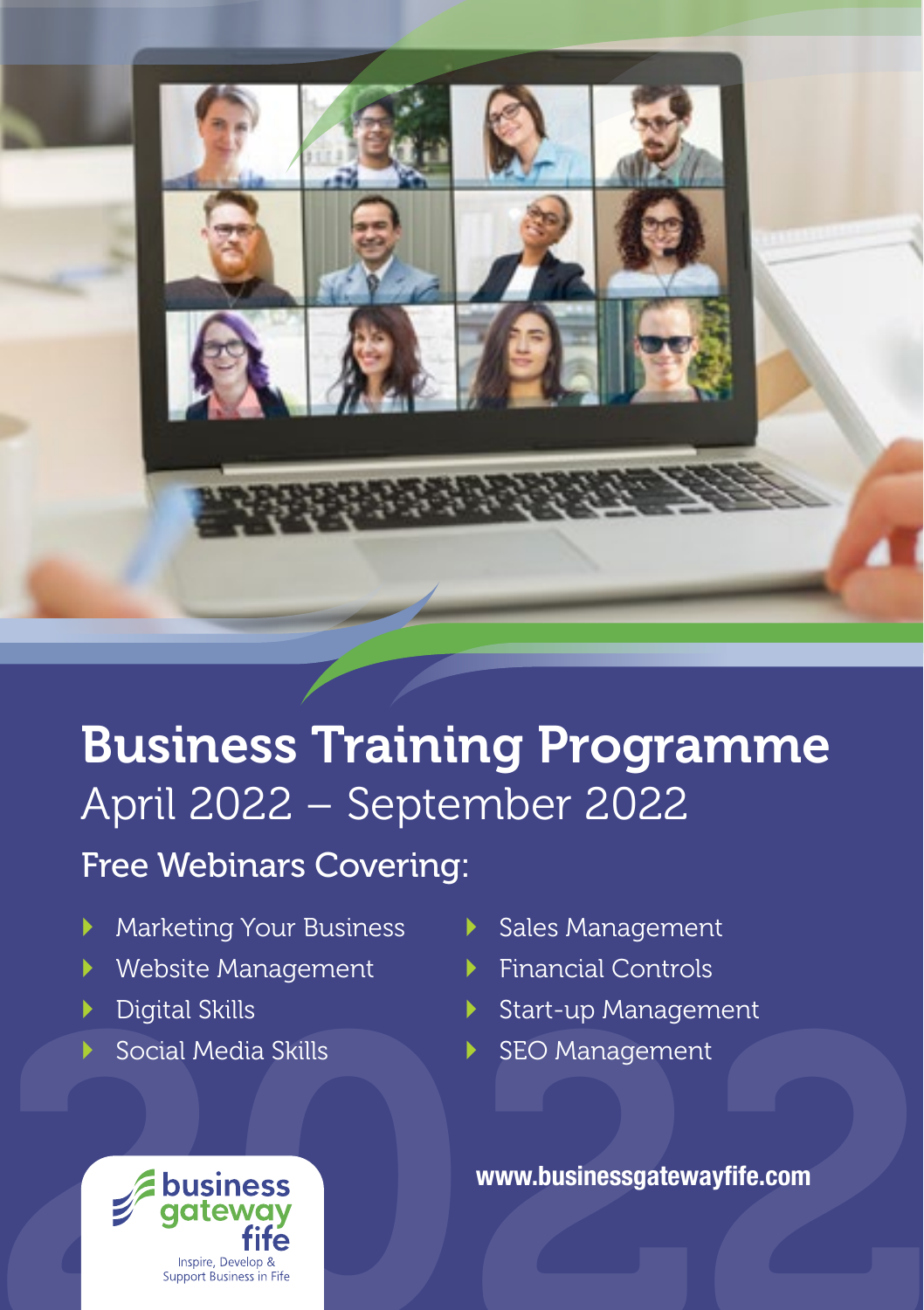### Training Webinars April 2022 – September 2022

Regardless of whether you are a start-up business or an established business, Business Gateway Fife offers a programme of free courses and workshops covering various subjects to help you develop your skills and take your business to the next level.

The fully funded events cover a range of subjects to help you manage your finances, improve your IT, develop your social media skills and importantly, get more customers.

### An Introduction to Running Your New Business

A short, informal session where you can find out more about setting up your own business and becoming self-employed. Find out how to set up your business. any legal requirements that you may need to put in place and identify any resources you may need.

| 05/04/2022 | Online | 6.00pm - 6.30pm       |
|------------|--------|-----------------------|
| 19/04/2022 | Online | 2.00pm - 2.30pm       |
| 05/05/2022 | Online | $6.00$ pm - $6.30$ pm |
| 18/05/2022 | Online | 2.00pm - 2.30pm       |
| 07/06/2022 | Online | $6.00$ pm - $6.30$ pm |
| 23/06/2022 | Online | 2.00pm - 2.30pm       |
| 06/07/2022 | Online | 6.00pm - 6.30pm       |
| 19/07/2022 | Online | 2.00pm - 2.30pm       |
| 04/08/2022 | Online | 6.00pm - 6.30pm       |
| 17/08/2022 | Online | 2.00pm - 2.30pm       |
| 06/09/2022 | Online | 6.00pm - 6.30pm       |
| 22/09/2022 | Online | 2.00pm - 2.30pm       |
|            |        |                       |

### Start-up Workshops

These workshops cover the basics of self-employment, from business planning, finance, marketing and information technology. Aimed at individuals who are looking to set up their business in the next few months.

#### **BUSINESS PLANNING/FINANCE/MARKETING WORKSHOP**

This workshop covers the business planning process including how to prepare your business plan, produce a cashflow forecast and find out what sources of finance are available. You will also find out about marketing, how to identify your target customers, the strengths and weaknesses of your competitors and how to carry out basic market research.

| $6.00$ pm - $8.00$ pm<br>Online |  |
|---------------------------------|--|
| $6.00$ pm - $8.00$ pm<br>Online |  |
| $6.00$ pm - $8.00$ pm<br>Online |  |
| $6.00$ pm - $8.00$ pm<br>Online |  |
| $6.00$ pm - $8.00$ pm<br>Online |  |
| $6.00$ pm - $8.00$ pm<br>Online |  |
|                                 |  |

#### **NEWLY SELF-EMPLOYED - THE BASICS**

Find out how to register your business with HMRC, what is meant by employment status and the different classes of NI contributions. Find out about what record keeping you need to carry out and understand the tax return cycle, payments to HMRC and possible penalties.

| 21/04/2022 | Online | 09.30am - 11.00am |
|------------|--------|-------------------|
| 10/05/2022 | Online | 09.30am - 11.00am |
| 09/06/2022 | Online | 09.30am - 11.00am |
| 06/07/2022 | Online | 09.30am - 11.00am |
| 09/08/2022 | Online | 09.30am - 11.00am |
| 14/09/2022 | Online | 09.30am - 11.00am |

# WANT TO ACCESS NEW MARKETS?

Raise your company's profile through the Trade Development Programme businessgatewayfife.com/tdp

For more information on all of our events and to book online visit the website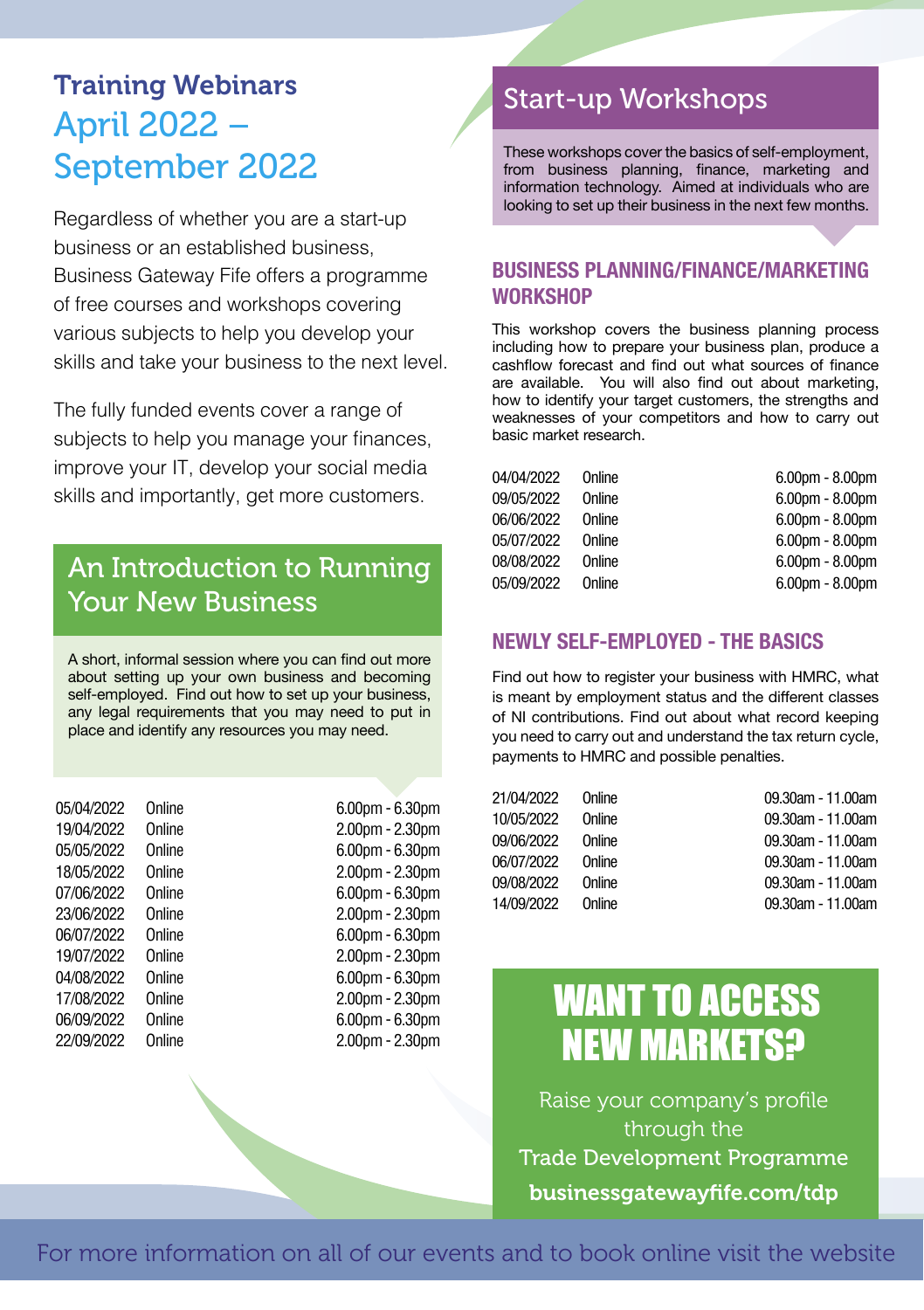### Helping Your Finances

#### **BEGINNERS GUIDE TO BUSINESS EXPENSES & CAPITAL ALLOWANCES**

Find out what are allowable business expenses and how to work out your tax allowances. Recognising the most common types of allowable business expenses, the different ways to work out your motoring expenses and the capital allowances for cars and other vehicles.

| 26/04/2022 | Online | 09.30am - 11.00am |
|------------|--------|-------------------|
| 19/05/2022 | Online | 09.30am - 11.00am |
| 21/06/2022 | Online | 09.30am - 11.00am |
| 28/07/2022 | Online | 09.30am - 11.00am |
| 31/08/2022 | Online | 09.30am - 11.00am |
| 29/09/2022 | Online | 09.30am - 11.00am |

#### **BEGINNERS GUIDE TO BOOKKEEPING**

This workshop aims to equip you with the knowledge and skills necessary to manage your finances and comply with regulatory and legal requirements through a relevant bookkeeping system.

| 04/04/2022                             | Online | 09.30am - 11.30am |
|----------------------------------------|--------|-------------------|
| 09/05/2022<br>06/06/2022<br>05/07/2022 | Online | 09.30am - 11.30am |
|                                        | Online | 09.30am - 11.30am |
|                                        | Online | 09.30am - 11.30am |
| 08/08/2022                             | Online | 09.30am - 11.30am |
| 05/09/2022                             | Online | 09.30am - 11.30am |

### Getting More Customers

### Marketing Events

#### **MARKETING YOUR BUSINESS**

This workshop will help you create a realistic marketing plan. It is designed to improve how you market your business and increase sales.

| 16/05/2022 | Online | 09.30am - 11.30am |
|------------|--------|-------------------|
| 04/07/2022 | Online | 09.30am - 11.30am |
| 12/09/2022 | Online | 09.30am - 11.30am |

#### **ADVERTISING & PROMOTION**

This workshop will give you the knowledge and skills you need to identify the best methods of promotion for your business and to produce an advertising plan to boost sales.

| 23/05/2022 | Online | 09.30am - 11.30am |
|------------|--------|-------------------|
| 11/07/2022 | Online | 09.30am - 11.30am |
| 19/09/2022 | Online | 09.30am - 11.30am |

#### **MASTERING SELLING**

This course aims to improve your selling skills, thereby increasing sales. By the end of the workshop you will have a better understanding of why people buy, improved persuasive skills and more confidence in successful selling techniques.

| Online | 09.30am - 11.30am |
|--------|-------------------|
| Online | 09.30am - 11.30am |
| Online | 09.30am - 11.30am |
|        |                   |

# GET THE RIGHT FINANCIAL SUPPORT FOR YOUR BUSINESS

There is an extensive range of funding solutions that we can help you access.

businessgatewayfife.com/finance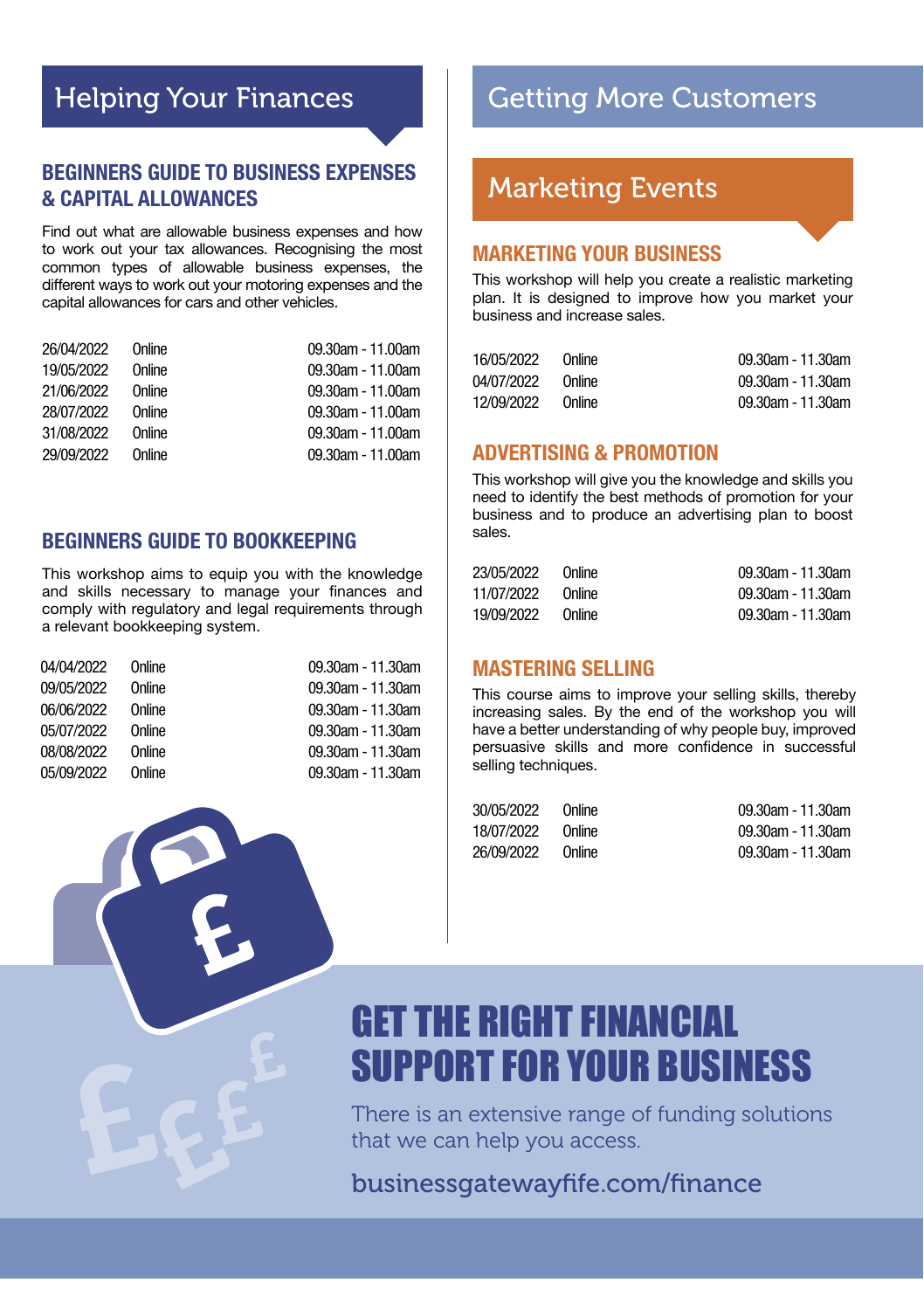### Online Marketing Events

#### **GET REAL RESULTS FROM YOUR WEBSITE**

This workshop aims to give you the expertise necessary to make your website successful.

| 08/06/2022 | Online | 09.30am - 11.30am |
|------------|--------|-------------------|
| 15/09/2022 | Online | 09.30am - 11.30am |

#### **IMPROVE YOUR SEARCH ENGINE RANKING**

This workshop can help to give you the expertise of how search engines prioritise results. By the end of the workshop you will have the relevant knowledge to enable you to improve your search engine positioning.

| 22/06/2022 | Online | 09.30am - 11.30am |
|------------|--------|-------------------|
| 22/09/2022 | Online | 09.30am - 11.30am |

#### **BEGINNERS GUIDE TO TRADING ONLINE**

This webinar aims to enable you to set up and manage an effective online trading presence. By the end of the workshop you will be able to draw up a detailed action plan to set up your online trading presence.

| 19/04/2022 | Online | 09.30am - 11.30am |
|------------|--------|-------------------|
| 25/08/2022 | Online | 09.30am - 11.30am |

#### **WORDPRESS FOR BEGINNERS**

Introduction to WordPress, creating a site using a standard WordPress theme. This course will cover the basics of creating a simple WordPress site including a blog, additional pages and navigation. We will also look at the minimum security requirements to keep your site safe.

20/04/2022 Online 09.30am - 11.30am 16/06/2022 Online 09.30am - 11.30am 16/08/2022 Online 09.30am - 11.30am



# WANT TO WIN PUBLIC SECTOR CONTRACTS?

#### **7 STEPS TO PROMOTE YOUR BUSINESS**

This workshop helps delegates understand how PR. content marketing and social media merge and how to identify, organise and action the right moves to promote their businesses.

19/05/2022 Online 09.30am - 11.30am

#### **WORDPRESS INTERMEDIATE**

On this course we look at selecting and installing themes, security in more depth, extending your WordPress site functionality by selecting and installing plugins, search engine optimisation, Google Analytics, contact forms.

| 17/05/2022 | Online | 09.30am - 11.30am |
|------------|--------|-------------------|
| 20/07/2022 | Online | 09.30am - 11.30am |
| 08/09/2022 | Online | 09.30am - 11.30am |

#### **PRODUCE YOUR OWN VIDEO CONTENT - PROFESSIONAL LY**

This enlightening workshop will show you how to present your video content professionally and how you already have the tools in your hands – literally!

| 14/04/2022 | Online | 09.30am - 11.30am |
|------------|--------|-------------------|
| 15/06/2022 | Online | 09.30am - 11.30am |
| 13/09/2022 | Online | 09.30am - 11.30am |

#### **MANAGING YOUR ONLINE REPUTATION**

This workshop is ideal for business owners or marketeers concerned about managing their online reputation and who want to learn how best to respond to online comments.

02/06/2022 Online 09.30am - 11.30am

#### **TRIPADVISOR MARKETING AND ONLINE REVIEW MANAGEMENT**

This workshop will help you get started with TripAdvisor or optimise your existing listing, review both free and paid tools offered by the platform and highlight ways to encourage more reviews. It will also explore other online review platforms.

25/05/2022 Online 09.30am - 11.30am

- FREE tender training
- Tendering process support
- **FREE Webinars**

The Public Sector spends millions of pounds with small businesses like yours – see how to get your share at

businessgatewayfife.com/sdp

www.businessgatewayfife.com/events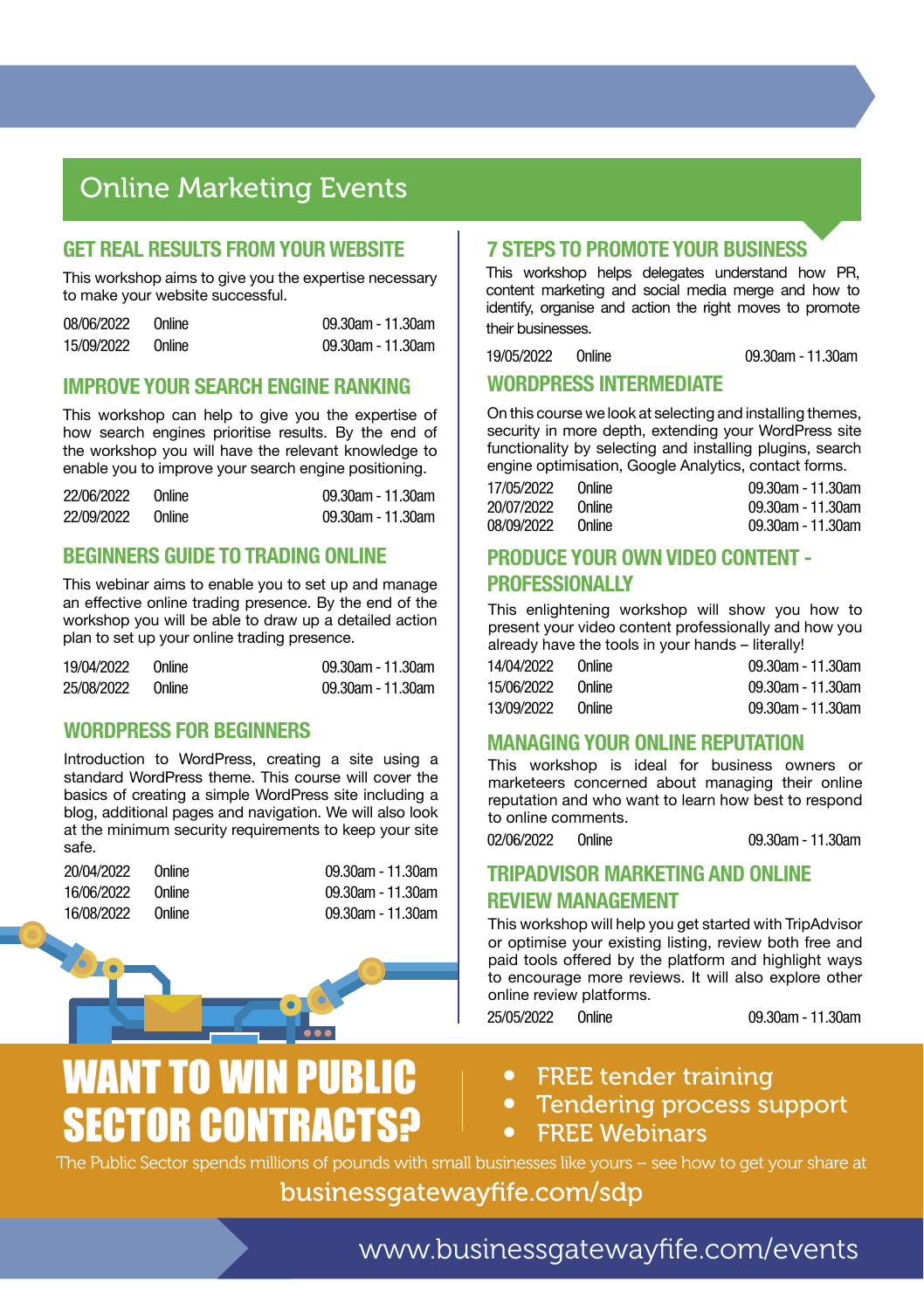### Get More From Social Media

#### **MARKETING WITH SOCIAL MEDIA - BASIC**

This course introduces delegates to social media for business and explains how it fits in with their overall marketing strategy. Find out how to identify the best choice for your business, work out what sort of content to post and how to measure the effectiveness of your efforts.

| 12/04/2022 | <b>Online</b> | 09.30am - 11.30am |
|------------|---------------|-------------------|
| 01/06/2022 | Online        | 09.30am - 11.30am |
| 04/08/2022 | Online        | 09.30am - 11.30am |

#### **MARKETING WITH SOCIAL MEDIA - ADVANCED**

This course takes the experienced social media user to the next level. From examining a wider range of social media channels, assessing social media management tools through to monitoring your competitors. You'll also find out about the metrics you should be watching and get top tips on the rules you shouldn't break.

| 27/04/2022 Online |        | 09.30am - 11.30am |
|-------------------|--------|-------------------|
| 07/06/2022        | Online | 09.30am - 11.30am |
| 18/08/2022        | Online | 09.30am - 11.30am |

#### **ADVERTISING WITH SOCIAL MEDIA**

Want to quickly build a relevant fan base or an active email list? Want to generate sales straight away?

If the answer to these questions is yes, you should consider using paid social media advertising to help supplement your organic activities, in order to achieve your business objectives. If you don't understand how advertising works across the main social media channels you could end up wasting a lot of money. The aim of this workshop is to give you a basic understanding of how advertising works on social media, with particular reference to the big three channels, Facebook, Twitter and LinkedIn.

| 06/04/2022 | Online | 09.30am - 11.30am |
|------------|--------|-------------------|
| 14/07/2022 | Online | 09.30am - 11.30am |

#### **SOCIAL MEDIA INSIGHTS**

Counting how many likes you have on Facebook doesn't give a clear idea of how well you're doing with social media. This seminar looks at many of the other numbers that you should be watching and shows how this data can impact on your strategy. A free in-depth Facebook and Twitter report on your business is available to those attending the session.

| 04/05/2022 | Online | $09.30$ am - 11.30am |
|------------|--------|----------------------|
| 11/08/2022 | Online | 09.30am - 11.30am    |

# A new way of working

## Are You Looking to Grow Your Business?

Whether it's affordable office space to get you out from your spare room, a quiet space to focus on productivity or a professional meeting room to meet with clients, we are here to help.

enterprise **ub** fife

To find out more and to see what we have to offer call us now on **0800 254 5200** 

**Above the RBS at the Kingdom Centre**

First Floor, 1 Falkland Gate, Glenrothes KY7 5NS T: 0800 254 5200 | E: hubglenrothes@bgfife.co.uk | **www.investfife.co.uk/enterprise-hub**

#### Meeting Rooms

Flexible Meeting Spaces That Are Private, Professional and Affordable

#### **Offices**

 $f$  in  $\Omega$ 

Affordable Office Space for Growing Businesses

#### Hot Desking

Be More Productive with Flexible Work Space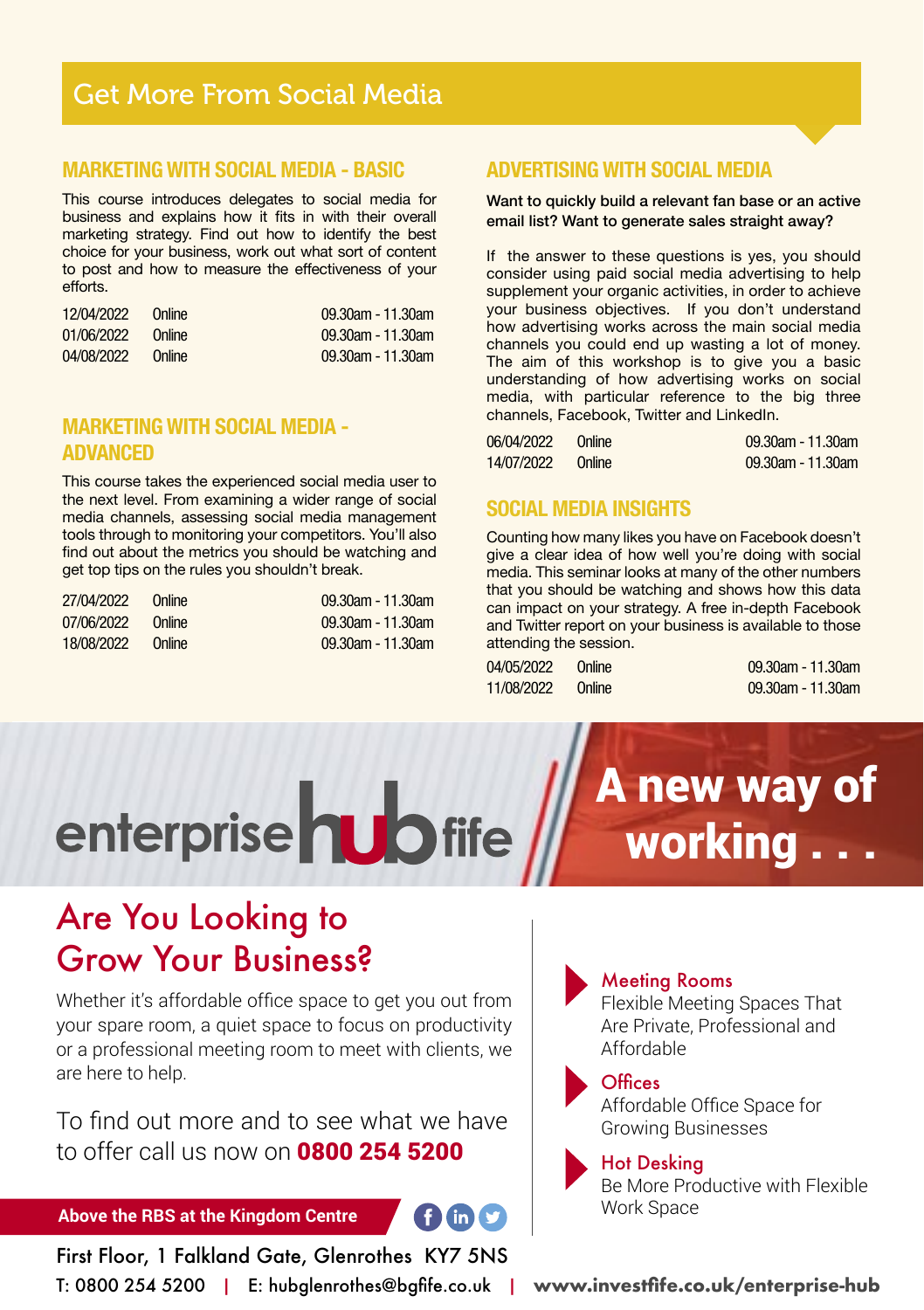# **DIGITALBOOST** power up your business

### WE'LL HELP YOUR BUSINESS GET A DIGITAL ADVANTAGE

Take your business to the next level and find out where technology could fit into your business and improve your performance, profits and people.

We offer practical workshops, online tutorials, 1:1 digital advice and a range of business guides.

**Give your business a <b>DIGTALBOOST** today with our online healthcheck **www.bgateway.com/digitalboost**  $0000$